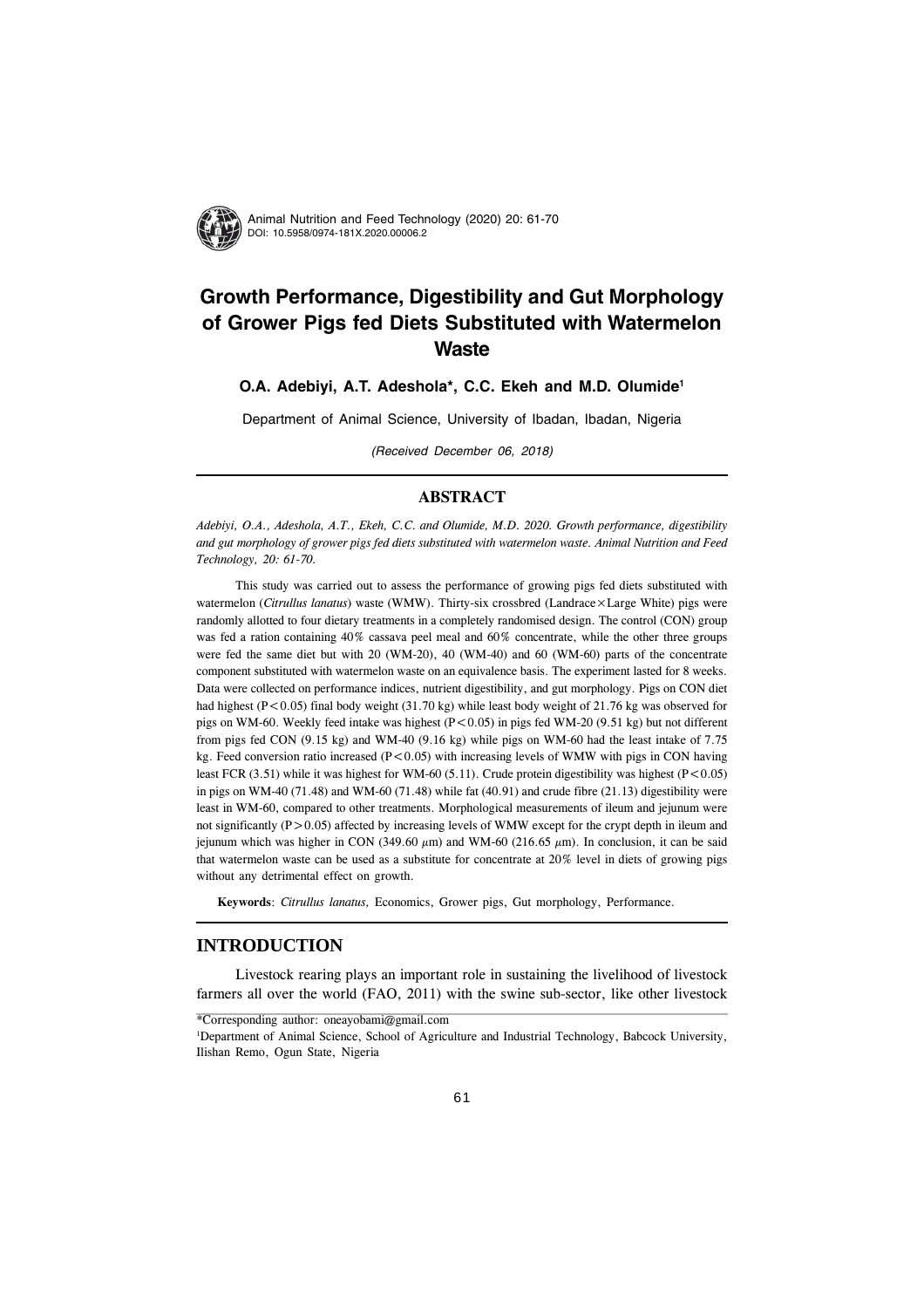sectors, contributing immensely to animal protein availability in many countries of the world. Meanwhile, current recorded success in pig production in most developing countries like Nigeria is based on the importation of an almost complete package of technology, including parent and breeding stock, equipment, drugs and feed (Perez, 1997). Most of the feeds for pigs are composed mainly of cereal grains and oil meals, which in principle, compete directly or indirectly with human food. In order to achieve sustainable livestock development, efficient use of available feed resources and expansion of the feed resource base towards unconventional feedstuffs not competing with human food must be explored (FAO, 2013).

One of such feed resources is fruit wastes. The use of fruit wastes as animal feed is an alternative of high interest because of its environmental and public benefits besides reducing the cost of animal production (Westendorf, 2000). Roughly, one-third of the food produced in the world for human consumption every year, approximately 1.3 billion tonnes, get lost or wasted. Global quantity of food losses and wastes per year is roughly 40-50% for fruits and vegetables (FAO, 2017). Watermelon (*Citrullus lanatus*) waste like other fruit wastes in most cases is being disposed of either by composting or dumping in the landfills or rivers causing environmental pollution. Alternatives to such disposal methods could be its recycling through feed resources for livestock. This approach can reduce the cost of feeding, giving higher profits to farmers and also contribute to sustainable intensification of the livestock industry (Wadhwa and Bakshi, 2013).

Pigs, which are one of the most prolific and fast-growing livestock are efficient in converting food waste to valuable animal products (Osaro, 1995). Recent researches on fruit wastes utilisation in livestock production showed that dried citrus pulp may be included up to 5, 20 and 15 per cent in diets of growing pigs, pregnant and lactating sows, respectively, without affecting reproductive and productive performance (O'Sullivan *et al.,* 2003). It can also be incorporated in diets of rabbit at 20-30 per cent levels (Hon *et al*., 2009). Adebiyi *et al*. (2017) reported significant variations in weight and feed conversion of pigs fed rice waste-based diet, with maximal growth of weaned pigs observed at 37.5% rice waste inclusion. Fresh tomato pomace can be used at 6 and 35 per cent as a supplementary feed in grower and finisher pigs, respectively, without any adverse effect on their performance with decreased feed cost/kg gain. Dried tomato pomace can also be fed up to 20% to growing rabbits without significantly affecting performance (Sayed and Abdel-Azeem, 2009) while it can be included up to 10-20% in chicken diets without any adverse effect on egg production, body weight (Calislar and Uygur, 2010) and overall egg quality (Salajegheh *et al.,* 2012); however, higher levels may depress hen-day production (Jafari *et al.*, 2006). Dried mango peels up to 10% in the diet of finishing pigs had no deleterious effect on feed conversion ratio or performance and economized feeding cost (Rao *et al*., 2003). This study, therefore, was carried out to investigate the digestibility and performance of growing pigs fed diets substituted with fresh watermelon waste.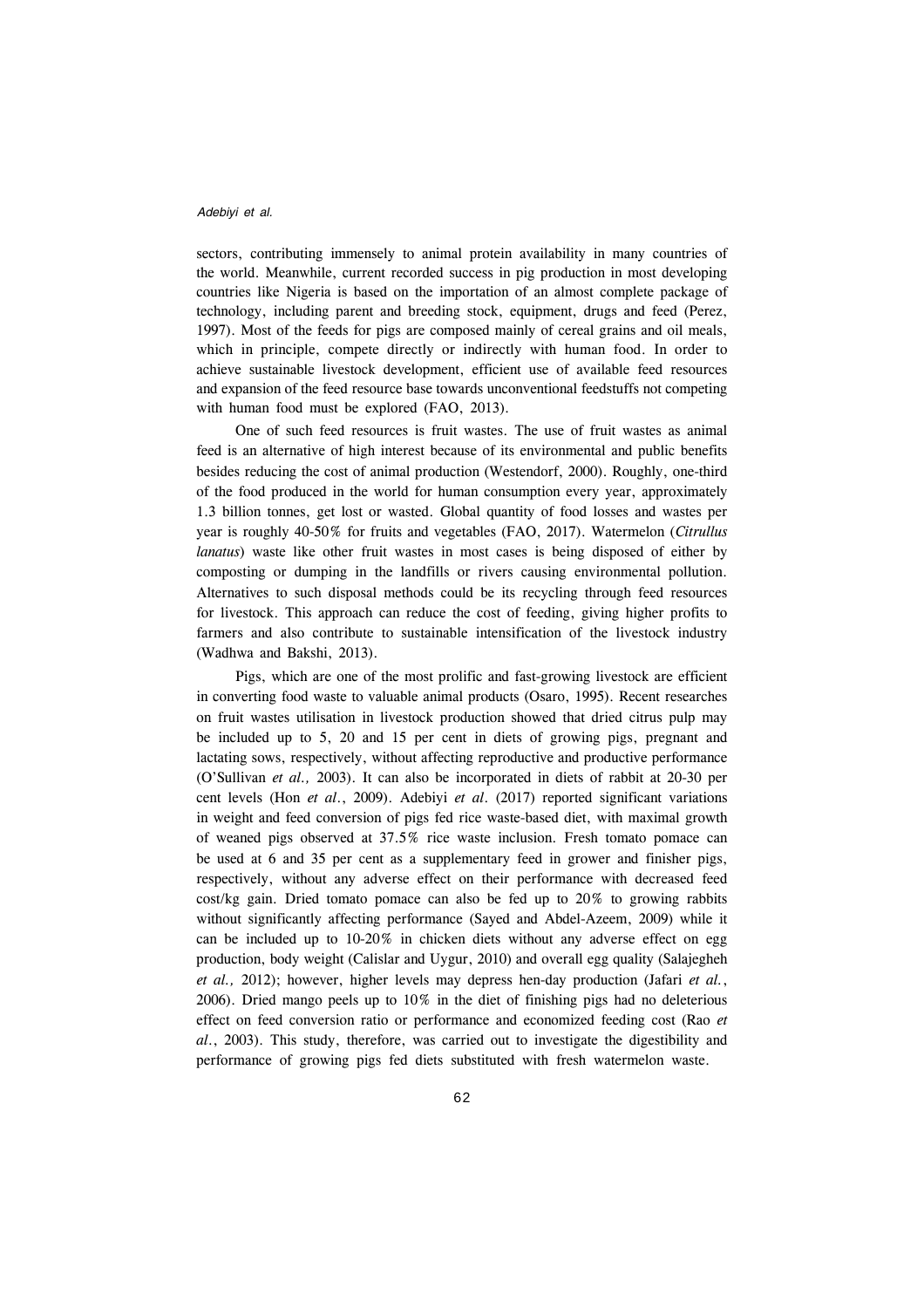# **MATERIALS AND METHODS**

The experiment was carried out at the Piggery Unit of the Teaching and Research Farm, University of Ibadan, Ibadan, Nigeria. The temperature ranges from 21 to 32°C, humidity 71.53 to 76.00% and an annual rainfall of 1250 to 1500 mm. The watermelon wastes were obtained from Bodija fruit market in Ibadan, Oyo state. The watermelon wastes were obtained daily, chopped and incorporated fresh into daily feed rations.

## *Experimental animals, feeding and management*

A total of 36 crossbred (Landrace×Large White) growing pigs with an average weight of  $11.56 \pm 0.48$  kg were obtained from a reputable commercial farm in Ibadan, Oyo State, Nigeria. The animals were adapted for one week before commencement of the experiment, which lasted for eight weeks. Experimental animals were randomly allotted to four dietary treatments with three replicates each and three animals per replicate. Pigs were housed in properly disinfected pens and all routine management practices were strictly observed. The control (CON) group was fed a ration containing 40% cassava peel meal and 60% concentrate, while the other three groups were fed the same diet but with 20 (WM-20), 40 (WM-40) and 60 (WM-60) parts of the concentrate component substituted with watermelon waste on an equivalence basis (Table 1).

|                            | Dietary groups <sup>†</sup> |              |              |                |  |  |  |
|----------------------------|-----------------------------|--------------|--------------|----------------|--|--|--|
|                            | <b>CON</b>                  | <b>WM-20</b> | <b>WM-40</b> | <b>WM-60</b>   |  |  |  |
| Ingredient composition (%) |                             |              |              |                |  |  |  |
| Cassava peels              | 40                          | 40           | 40           | 40             |  |  |  |
| Concentrate <sup>#</sup>   | 60                          | 40           | 20           | $\overline{0}$ |  |  |  |
| Watermelon waste           | $\mathbf{0}$                | 20           | 40           | 60             |  |  |  |
| Nutrient composition (%)   |                             |              |              |                |  |  |  |
| Moisture                   | 10.15                       | 13.53        | 15.62        | 24.43          |  |  |  |
| Crude protein              | 17.59                       | 16.59        | 16.17        | 15.68          |  |  |  |
| Crude fat                  | 4.49                        | 5.59         | 6.28         | 5.40           |  |  |  |
| Crude fibre                | 4.72                        | 4.37         | 4.81         | 5.00           |  |  |  |
| <b>NFE</b>                 | 53.27                       | 49.34        | 50.00        | 42.49          |  |  |  |
| Ash                        | 9.78                        | 10.58        | 7.12         | 7.00           |  |  |  |
| $ME (kcal/kg)^8$           | 2855                        | 2781         | 2533         | 2401           |  |  |  |

#### Table 1. Composition of experimental diets

† Basal diet of cassava peels and concentrate (CON) or the same containing 20 (WM-20) 40 (WM-40) and 60 (WM-60) per cent of watermelon waste replacing the concentrate

‡ Composed of (kg/per 100 kg): Maize 43.00, soyabean meal 15.00, wheat offal 15.00, groundnut cake 7.00, palm kernel cake 15.00, palm oil 3.00, limestone 1.25, salt 0.50 and premix 0.25.

§ Calculated value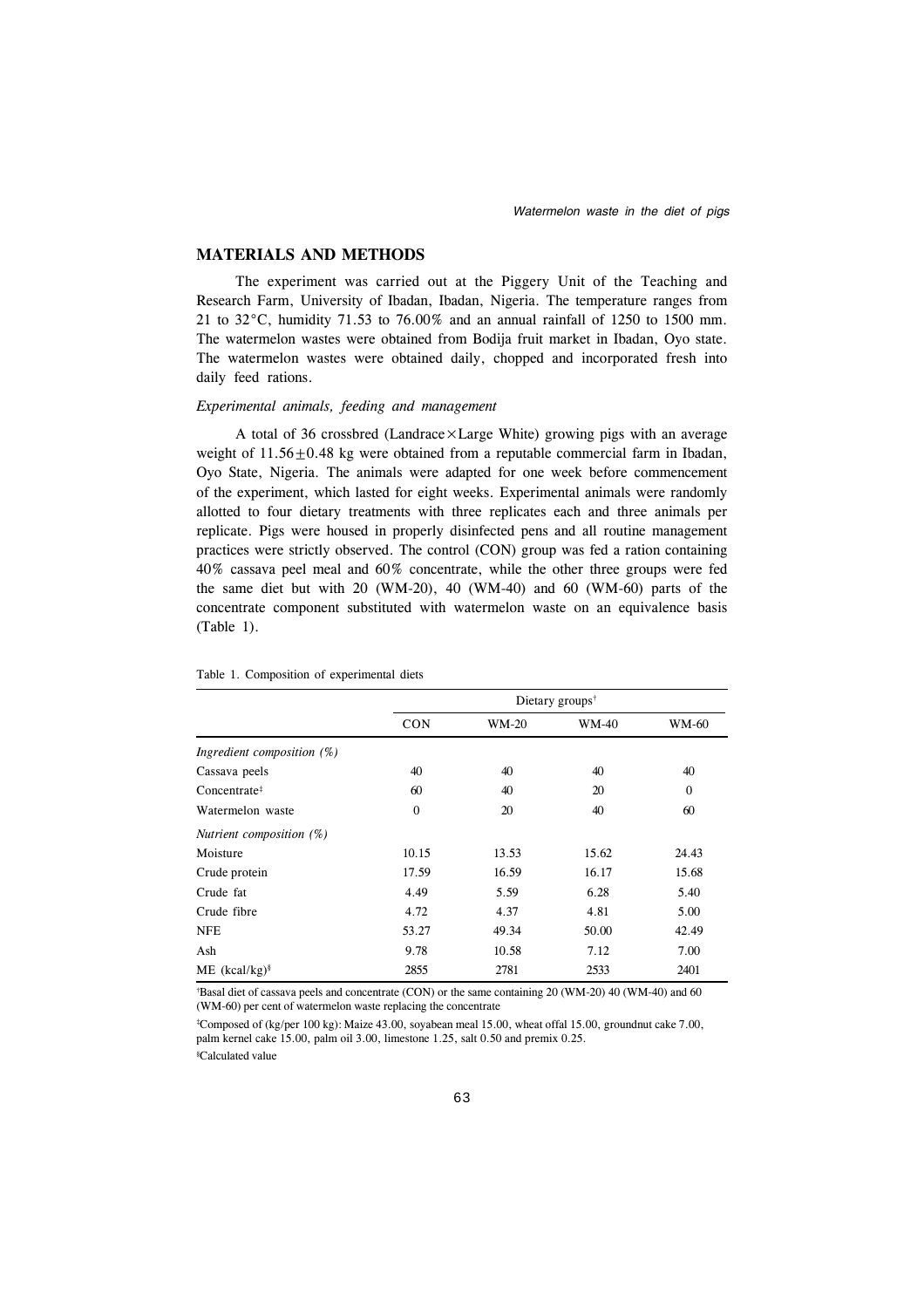#### *Data collection*

The feed intake was obtained by subtracting the total leftover feed from the total quantity of feed offered weekly. Body weight gain was determined by subtracting the initial live weight from the final live weight. Feed conversion ratio (FCR) was obtained by dividing the total feed consumed by total weight gain for each pig. Proximate composition of feed samples was determined using AOAC (1990) methods of analyses.

Three animals were randomly allotted from each treatment into metabolic cages for 5 d for a digestion trial. The first 2 d were for cage adaptation and the faecal collection was done during the next 3 d. Daily feed intake was recorded; faeces were collected from individual animals and thereafter weighed to determine the fresh weight. Faecal samples were oven-dried at  $65^{\circ}$ C until constant weight and pulverised for further analysis. Faecal samples were analysed for crude protein, fibre, ether extract and ash (AOAC, 1990). The market cost of feedstuff during the study was used to calculate the total cost of feed, cost of feed per kg, cost per kg live weight and the economy of feed conversion.

## *Gut morphological measurements*

This was carried out as reported by Adebiyi *et al.* (2012). At the end of the experiment, three pigs from each treatment were slaughtered and eviscerated. Tissue samples for histology were taken from the ileum and jejunum. Briefly, tissue samples were fixed in 10% buffered formalin and stored in bottles with a tightly sealed lid until further processing. The processing consisted of serial dehydration, clearing and impregnation with wax. Tissue sections,  $5-\mu m$  thick (3 cross-sections from each sample) were cut by a microtome and fixed on slides. A routine staining procedure was carried out using hematoxylin and eosin. The slides were examined on an Olympus AX70 (Olympus Corporation, Tokyo, Japan).

Twenty-four (24) well-oriented villi and crypts from ileum and jejunum were measured along their length, height and depth, respectively, and width. Villus height was measured from the crypt-villus junction to the brush border at the tip while villus width was measured parallel to the adjoining villus. The crypt depth was measured from the base near the lamina propria to the crypt-villus junction and crypt width was measured parallel to the adjoining crypt. Villus height and crypt depth formed total mucosal thickness. All measurements were made to the nearest micrometer. Total intact well-oriented crypt-villus units were selected in triplicate for each intestinal cross-section for each sample. The criterion for villus selection was based on the presence of intact lamina propria.

### *Statistical analysis*

All data were subjected to analysis of variance (ANOVA) using SAS (2012). Significant means were separated using Duncan's Multiple Range Test.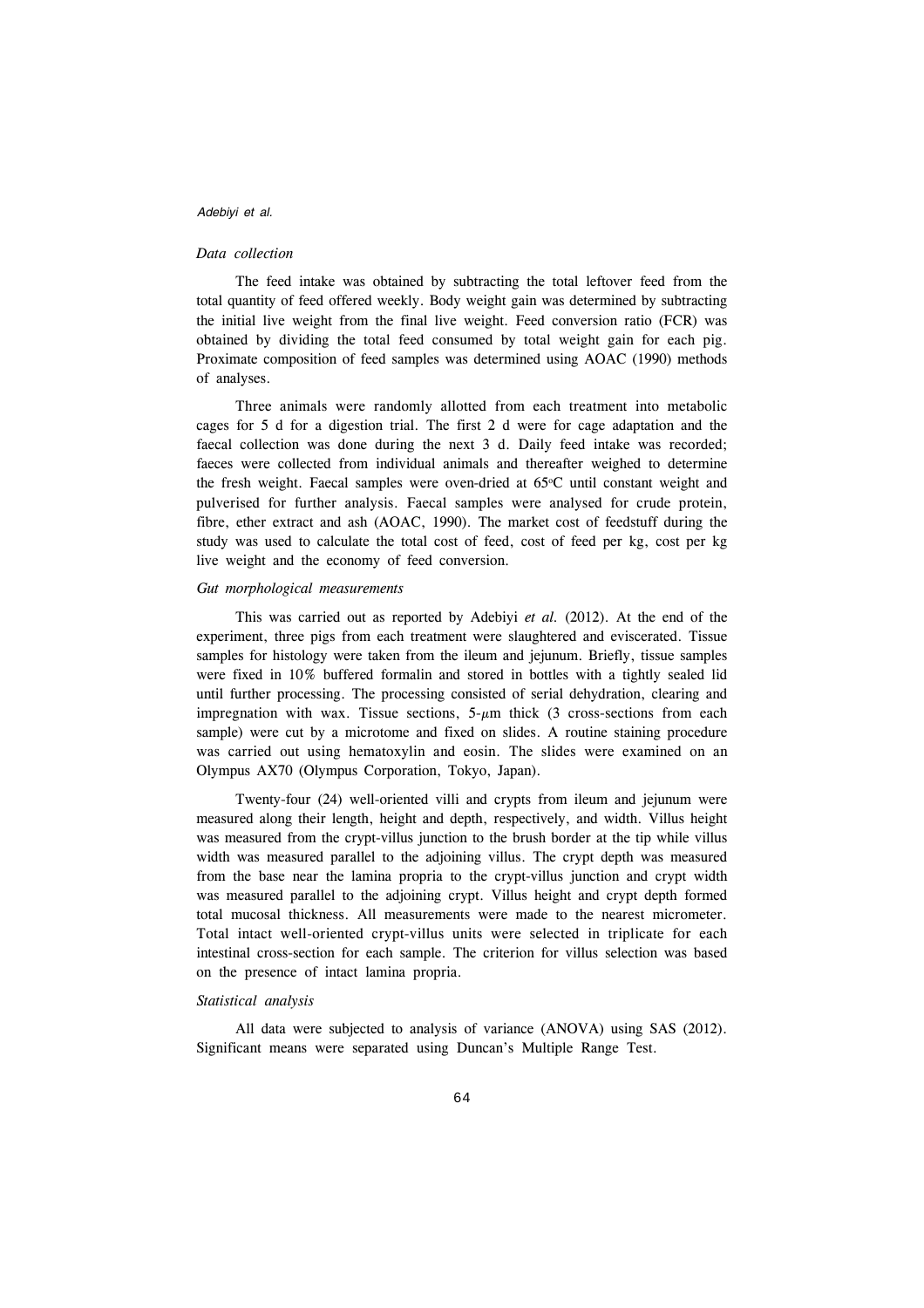## **RESULTS AND DISCUSSION**

#### *Performance*

Results on the performance of grower pigs and cost analysis of feeding diets supplemented with varying levels of watermelon waste in Table 2 shows a significant  $(P<0.05)$  variation among treatments except for their initial weights. Pigs on CON diet had highest ( $P < 0.05$ ) final body weight (31.70 kg), followed by pigs fed WM-20 (29.83 kg). Least ( $P < 0.05$ ) body weight was observed for pigs on WM-60 (21.76 kg). Weekly feed intake was highest  $(P<0.05)$  in pigs fed WM-20 (9.51 kg) but not different from pigs fed CON  $(9.15 \text{ kg})$  and WM-40  $(9.16 \text{ kg})$ , pigs on WM-60, however, had the least intake of 7.75 kg. Feed conversion ratio increased  $(P<0.05)$ with increasing level of WMW with pigs in CON having least FCR (3.51) while those on WM-60 had the highest FCR  $(5.11)$ . Feed cost per kg was highest ( $\sqrt{463.41}$ ) for CON and reduced with increasing levels of watermelon waste. Similar trends were also observed for feed cost per weight gain of pigs.

Mean average intake of the pigs on the four diets showed that pigs fed only cassava peels- watermelon waste (WM-60) had significantly  $(P<0.05)$  lower intake than those on the other treatments, which indicates that the higher inclusion of watermelon waste negatively influenced feed consumption in growing pigs. Replacement of up to 60% concentrate feed with watermelon waste in the diets resulted in increased bulk, crude fibre and moisture content of the watermelon based diets (Table 1), hence, lowered energy content is expected. This could still be responsible for the reduction in the feed intake of the pigs fed the WM-60 diet. This agreed with the reports of Adebiyi *et al*. (2017) that higher inclusion of rice waste reduced feed intake

|                                     | Dietary groups <sup>†</sup> |                    |                    |                    |            |  |  |  |
|-------------------------------------|-----------------------------|--------------------|--------------------|--------------------|------------|--|--|--|
| Parameters                          | <b>CON</b>                  | WM-20              | <b>WM-40</b>       | WM-60              | <b>SEM</b> |  |  |  |
| Growth performance                  |                             |                    |                    |                    |            |  |  |  |
| Initial BW $(kg)$                   | 12.68                       | 11.87              | 12.08              | 11.10              | 0.08       |  |  |  |
| Final BW (kg)                       | $31.70^a$                   | 29.83ab            | $27.46^b$          | $21.76^{\circ}$    | 0.32       |  |  |  |
| Net BW change (kg)                  | 19.02 <sup>a</sup>          | $17.96^{ab}$       | 15.38 <sup>b</sup> | 10.66 <sup>c</sup> | 1.42       |  |  |  |
| $ADG$ (g)                           | $340^{\circ}$               | 321 <sup>a</sup>   | 275 <sup>b</sup>   | 190 <sup>c</sup>   | 8.11       |  |  |  |
| BW change/week (kg)                 | 2.72 <sup>a</sup>           | 2.57 <sup>ab</sup> | 2.20 <sup>b</sup>  | 1.52 <sup>c</sup>  | 0.17       |  |  |  |
| Feed intake/week (kg)               | 9.15 <sup>a</sup>           | 9.51 <sup>a</sup>  | 9.16 <sup>a</sup>  | 7.75 <sup>b</sup>  | 0.32       |  |  |  |
| Feed conversion ratio               | 3.51 <sup>c</sup>           | 3.73c              | 4.18 <sup>b</sup>  | 5.11 <sup>a</sup>  | 0.03       |  |  |  |
| Economics of feeding                |                             |                    |                    |                    |            |  |  |  |
| Feed cost $(\sqrt{k}g)$             | 463.41                      | 320.76             | 154.47             | 125.36             |            |  |  |  |
| Feed cost/weight gain $(\sqrt{k}g)$ | 170.37                      | 124.81             | 70.21              | 82.47              |            |  |  |  |

Table 2. Performance of growing pigs fed diets supplemented with watermelon waste

† Basal diet of cassava peels and concentrate (CON) or the same containing 20 (WM-20) 40 (WM-40) and 60

(WM-60) per cent of watermelon waste replacing the concentrate.

abcMeans along the same row with different superscript are significantly ( $P < 0.05$ ) different.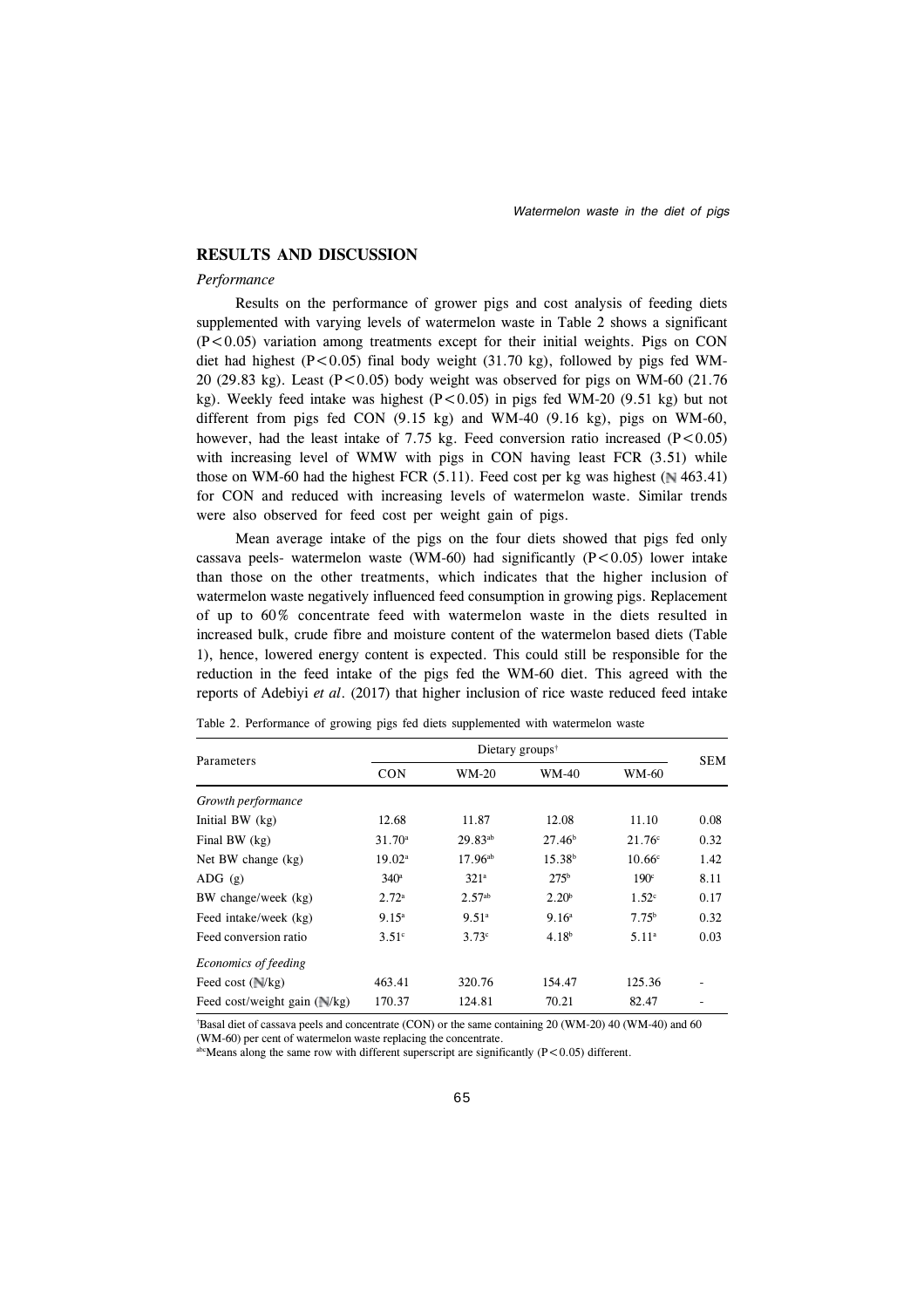and consequently weight change in weaner pigs. Reports of study by Ogunsipe *et al*. (2017) also showed reduced feed intake and weight gain in grower pigs fed increasing levels of cocoa bean shell meal in replacement of maize. However, the findings of this study negate that of Kwak and Kang (2006) who observed a higher feed intake due to relatively low energy levels in food waste mixture. The result showed significant  $(P<0.05)$  difference in the FCR values which increased with higher inclusion of watermelon waste into the diet and was lowest in the CON, which contained no watermelon waste. This means that the CON group had a better utilisation of feed compared to others. The reduced utilisation can also be attributed to the increased dietary fibre content and a lower concentration of energy as the WMW increased (Raj *et al*., 2006).

It is interesting to consider the prices of feed in the various treatments, even though FCR was higher for pigs fed the waste supplemented diets, the cost of production was reduced. This shows that it is economical to use watermelon waste in pig diets, but at levels that do not have a negative effect on growth performance. This agrees with the work of Ezekwe *et al.* (2011) and Adebiyi *et al*. (2017) who reported reduced cost on the performance of growing/weaner pigs fed palm oil sludge and rice waste, respectively. However, Esteban *et al*. (2007) recorded increased cost (by 20%) with the inclusion of fruit-vegetable and fish waste as alternative feedstuff in pig diets; the cost incurred was due to processing and conservation. Therefore, from the findings of this report, the cost of feed compared economically with weight gain in WM-20 due to their comparable FCR and weight changes but at a lesser cost compared to the control diet (CON).

#### *Nutrient digestibility*

Significant  $(P<0.05)$  differences were observed in nutrient digestibility (Table 3) among the dietary treatments by the experimental pigs. The WM-40 groups had highest (P<0.05) values for CP (71.48%), EE (79.12%) and ash (41.84%) digestibility but was not significantly different for WM-60 for CP for treatment 4. Similar  $(P<0.05)$  digestibility values were however observed in CON (69.12%, 68.83%) and WM-20 (73.27%, 73.13%) for CP and fat, respectively. Treatment WM-40 was observed to have  $(P<0.05)$  highest ash  $(41.84\%)$  digestibility.

| Parameters       | Dietary groups <sup>†</sup> |                    |                    |               |            |  |  |  |
|------------------|-----------------------------|--------------------|--------------------|---------------|------------|--|--|--|
|                  | <b>CON</b>                  | WM-20              | WM-40              | WM-60         | <b>SEM</b> |  |  |  |
| Crude protein, % | 69.12 <sup>b</sup>          | $68.83^{b}$        | $71.48^a$          | $71.42^a$     | 0.20       |  |  |  |
| Fat, %           | 73.27 <sup>b</sup>          | 73.13 <sup>b</sup> | 79.12 <sup>a</sup> | $40.91^\circ$ | 2.50       |  |  |  |
| Crude fibre, %   | $41.72^{\circ}$             | $50.55^{\circ}$    | 45.10 <sup>b</sup> | $21.13^{d}$   | 1.85       |  |  |  |
| Ash, $%$         | 40.11 <sup>b</sup>          | 34.02 <sup>d</sup> | 41.84 <sup>a</sup> | $38.13^c$     | 0.48       |  |  |  |

|  |  |  |  | Table 3. Nutrient digestibility of grower pigs fed diets supplemented with watermelon waste |  |  |
|--|--|--|--|---------------------------------------------------------------------------------------------|--|--|
|  |  |  |  |                                                                                             |  |  |

† Basal diet of cassava peels and concentrate (CON) or the same containing 20 (WM-20) 40 (WM-40) and 60 (WM-60) per cent of watermelon waste replacing the concentrate**.**

abcMeans along the same row with different superscript are significantly  $(P<0.05)$  different.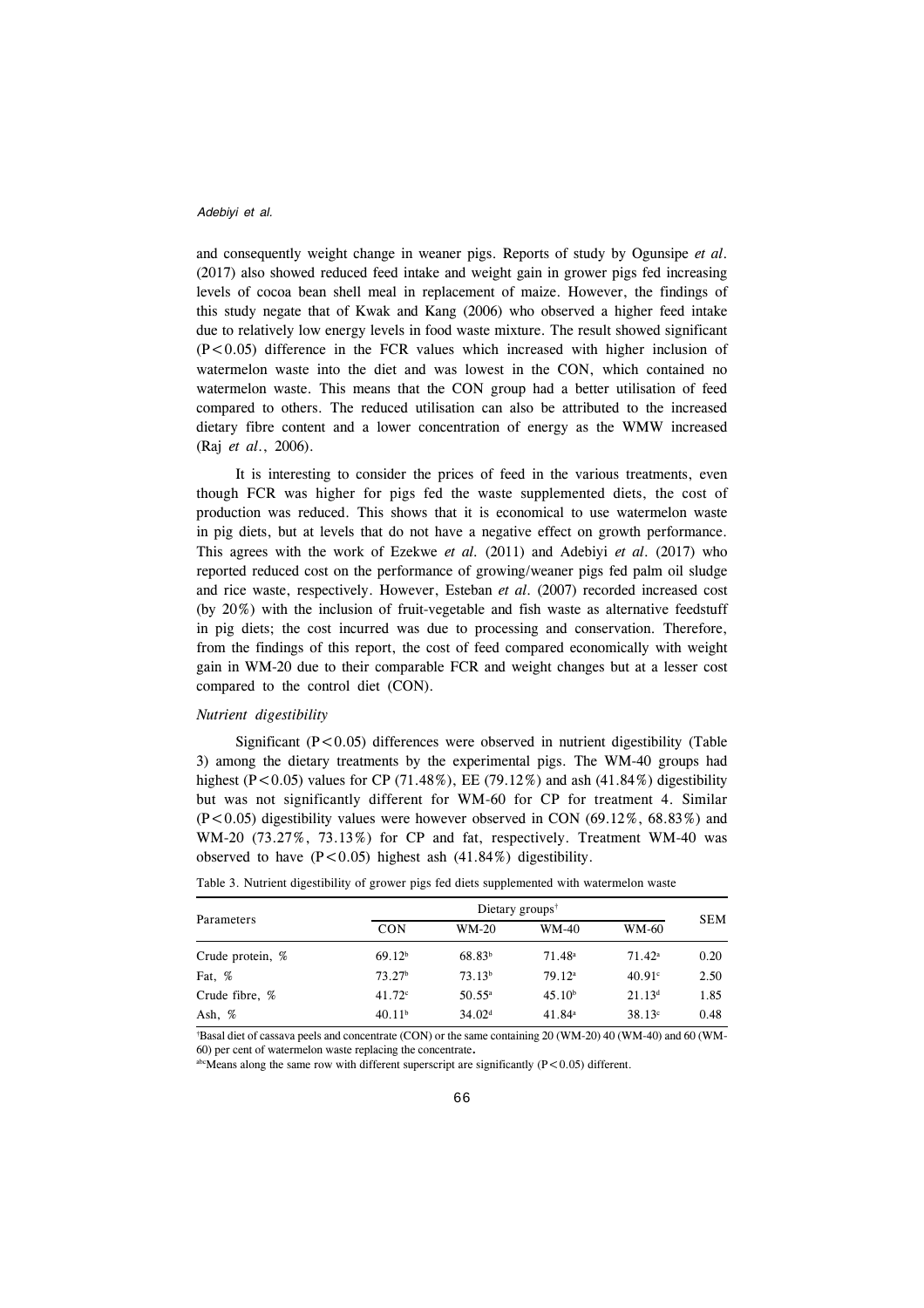High digestibility values obtained for most of the nutrients suggests that the diets were highly degraded in the guts of the animals. The crude protein digestibility followed no regular pattern across the treatments and was highest in WM-40 (71.48%) followed by WM-60 (71.42%). This suggests that protein digestibility increased with increasing levels of watermelon waste. This result is in line with the findings of Westendorf *et al*. (2000) who reported a CP digestibility by pigs fed food waste as compared to those fed with corn/soybean meal diets. It also conforms to the work of Adesehinwa (2011) who observed an increase in CP digestibility of growing pigs fed increasing levels of cassava peel meal but negates the findings of Okolo *et al*. (2012). Pigs in WM-60 group with the highest waste inclusion were seen to have had the least fat digestibility.

Also, among the other treatments, WM-40 showed the highest digestibility. It was observed that digestibility coefficients, although presenting significant differences between the types of feed preparation, were high and satisfactory when compared with those obtained by Westendorf *et al*. (2000) in an experiment that involved food waste as feed for swine. Crude fibre digestibility values varied from 21.13 to 50.55%. Pigs in WM-20 (50.55%) were seen to have had higher crude fibre digestibility while WM-60  $(21.13\%)$  had the least. This showed poor utilisation of the crude fibre from WMW even as its inclusion level increased in the diets and this could be attributed to reduced fermentation of the fibre in the gut of the pigs. It has been reported that utilisation of crude fibre by non-ruminants has been reported to vary

|                                      | Dietary groups <sup><math>\dagger</math></sup> |                     |                     |                     |            |  |  |  |
|--------------------------------------|------------------------------------------------|---------------------|---------------------|---------------------|------------|--|--|--|
| Parameters                           | <b>CON</b>                                     | <b>WM-20</b>        | <b>WM-40</b>        | WM-60               | <b>SEM</b> |  |  |  |
| <i>Ileum</i>                         |                                                |                     |                     |                     |            |  |  |  |
| Villus length, $\mu$ m               | 2142.90                                        | 2219.10             | 1820.40             | 2033.00             | 25.02      |  |  |  |
| Villus width, $\mu$ m                | 235.62                                         | 190.30              | 208.23              | 190.05              | 3.09       |  |  |  |
| Villus height, $\mu$ m               | 1752.50                                        | 784.50              | 692.30              | 840.00              | 3.8        |  |  |  |
| Crypt depth, $\mu$ m                 | $349.60^{\circ}$                               | 173.15 <sup>b</sup> | $155.35^b$          | 149.09 <sup>b</sup> | 17.02      |  |  |  |
| Mucosal cell density $(\times 10^3)$ | 3.67                                           | 6.37                | 3.97                | 2.90                | 0.22       |  |  |  |
| Jejunum                              |                                                |                     |                     |                     |            |  |  |  |
| Villus length, $\mu$ m               | 2352.60                                        | 2088.40             | 1905.9              | 2411.90             | 34.02      |  |  |  |
| Villus width, $\mu$ m                | 142.91                                         | 161.86              | 172.21              | 217.09              | 4.54       |  |  |  |
| Villus height, $\mu$ m               | 1045.40                                        | 943.70              | 747.80              | 965.20              | 18.23      |  |  |  |
| Crypt depth, $\mu$ m                 | $176.15^{ab}$                                  | 121.32 <sup>b</sup> | 148.17 <sup>b</sup> | $216.65^{\circ}$    | 5.88       |  |  |  |
| Mucosal cell density $(\times 10^3)$ | 5.27                                           | 4.56                | 4.44                | 4.75                | 0.16       |  |  |  |

† Basal diet of cassava peels and concentrate (CON) or the same containing 20 (WM-20) 40 (WM-40) and 60 (WM-60) per cent of watermelon waste replacing the concentrate**.**

abcMeans along the same row with different superscript are significantly ( $P < 0.05$ ) different.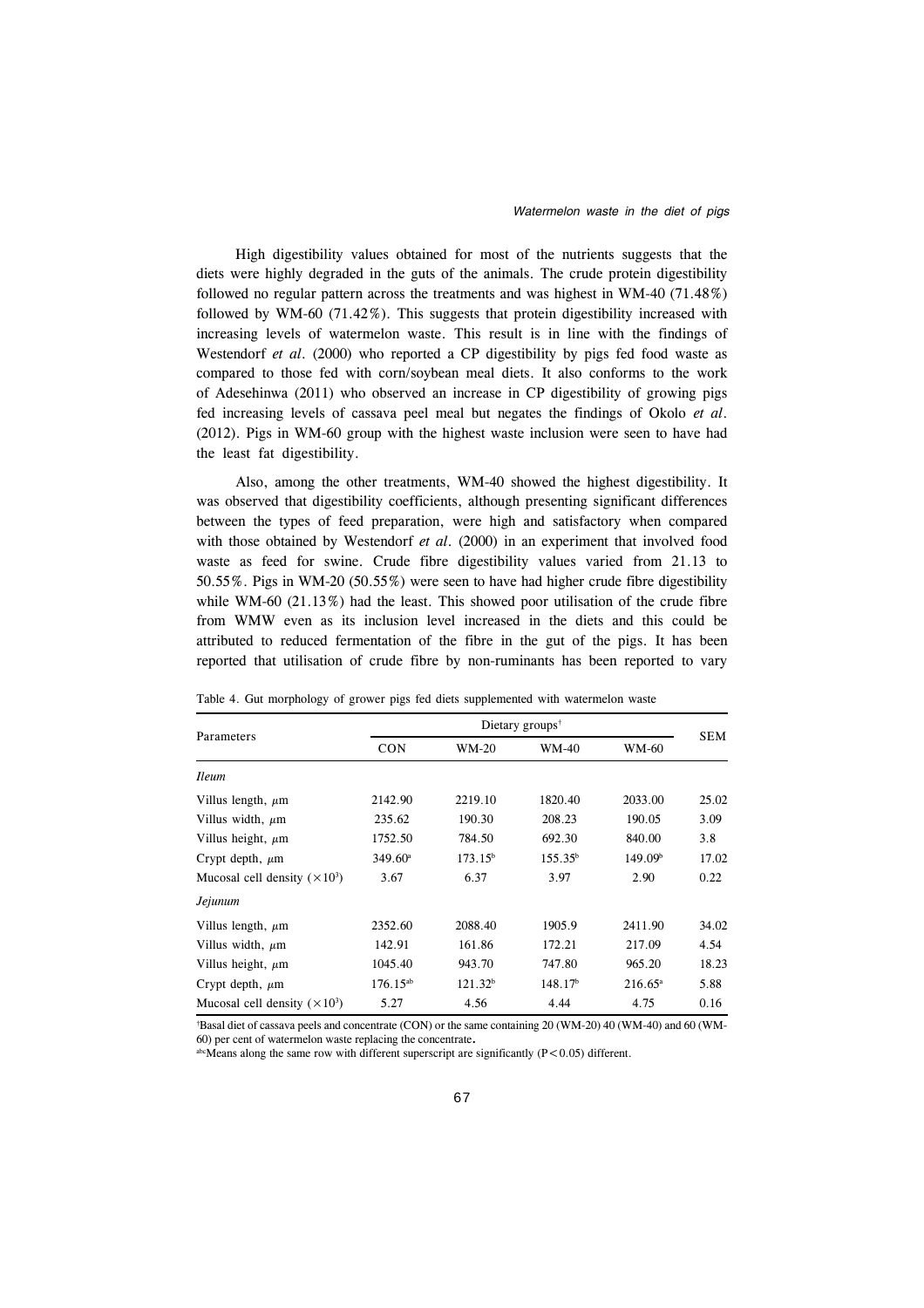considerably according to the fibre source, degree of lignification, level of inclusion and the extent of processing (Freira *et al.*, 2000; Galassi *et al*., 2004; Wang *et al.,* 2004). Finally, the apparent digestibility of the crude ash contained in the diets were significantly  $(P<0.05)$  affected by the watermelon waste inclusion. The replacement levels brought about slight numerical variations in the crude ash digestibility by the animals, the levels were sufficient and above results in variation to reports of Adsos *et al*. (2015). These variations could be attributed to the differences in the experimental diets.

#### *Gut morphology*

Villus length, villus width, villus height and the mucosal cell density of the ileum of experimental pigs fed diets supplemented with watermelon waste (Table 4) showed no significant ( $P > 0.05$ ) difference. However, significant ( $P < 0.05$ ) difference was observed in crypt depth which was highest in CON (349.60 µm) was not different  $(P>0.05)$  for WM-20 (173.15 µm), WM-40 (155.35 µm) and WM-60 (149.09 µm). Similar trends were observed for jejunum morphology. However, WM-60 recorded the highest (P $< 0.05$ ) crypt depth (216.65 µm) value. Higher and wider villus observed in pigs in CON and WM-20 showed pronounced digestion and absorption in these treatments. This finding is in agreement with Gu and Li (2004) who reported a linear increase in crypt depth in the jejunum, but not in the duodenum and ileum, with an increase in dietary CP level. Though there was no regular pattern across the treatments, all the parameters measured except for crypt depth showed no significant  $(P>0.05)$ difference across the treatments.

Also, the results for jejunum morphology showed no significant  $(P>0.05)$ difference for all parameters measured except for crypt depth. Villus length followed no regular pattern, as WM-60 (2411.90 µm) was longest, villus width increased across treatment, with the inclusion of watermelon waste as WM-60 (217.09  $\mu$ m) showing wider crypt. In terms of crypt depth, WM-60 had significantly deeper crypt than the other treatments. This also indicates more and better absorption and digestion activities.

## **CONCLUSION**

Watermelon waste which is a good source of nutrients can be fed fresh and supplemented with other diets in growing pigs without affecting their performance, carcass quality, digestibility and gut morphology. It led to effective and efficient utilisation of the waste which could be used to reduce the production cost, thereby, increasing profits and also helping in waste management and reduction in environmental pollution. It can be concluded, therefore, that 20% inclusion of watermelon waste can serve as an excellent supplemental feed resource for growing pigs.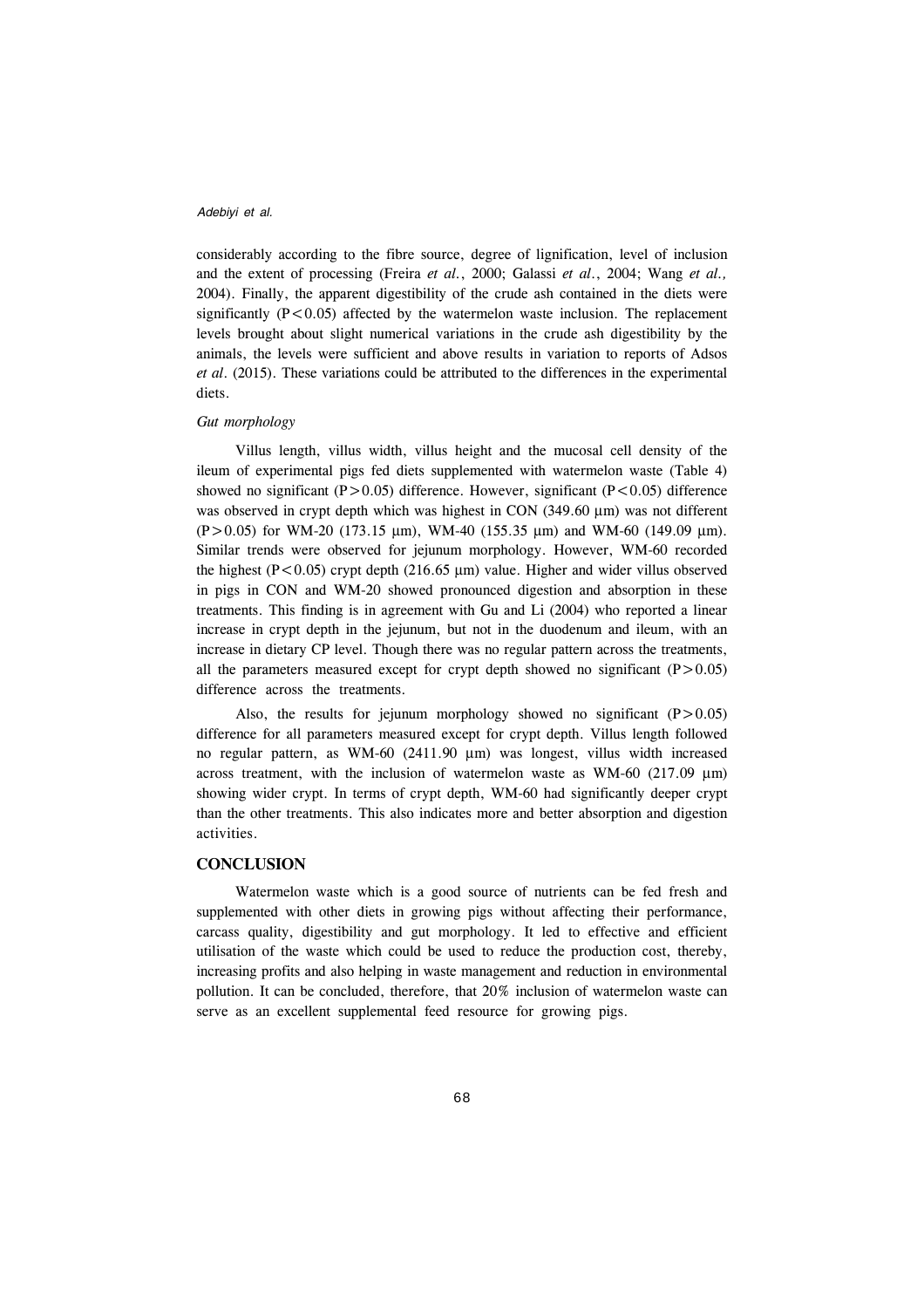#### **REFERENCES**

- AOAC. 1990. *Official Methods of Analysis,* 15th ed. Association of Official Analytical Chemists, Arlington, VA.
- Adebiyi, O.A., Dare, A.M. and Bankole, T.O. 2017. Effect of food waste on the performance and haematological profile of weaned pigs. *Journal of Animal Production Research*, 29: 128-135.
- Adebiyi, O.A., Makanjuola, B.A., Bankole, T.O. and Adeyori, A.S. 2012. Yeast culture (*Saccharomyces cerevisae*) supplementation: Effect on the performance and gut morphology of broiler birds. *Global Journal of Science Frontier Research - Biological Sciences,* 12: 25-29.
- Adesehinwa, A.O.K. Obi, O.O., Makanjuola, B.A., Oluwole O.O. and Adeshina M.A. 2011. Growing pigs fed cassava peel based diet supplemented with or without Farmazyme 3000: Effect on growth, carcass and blood parameters. *African Journal of Biotechnology,* 10: 2791-2796
- Adsos, A.P., Inkyung, P., Peter, F., Elke, V. and Sung, W.K. 2015. Effect of dietary supplementation of xylanase on apparent ileal digestibility of nutrients, viscosity of digesta, and intestinal morphology of growing pigs fed corn and soybean meal based diet. *Animal Nutrition,* 1: 19-23
- Calislar, S. and Uygur, G. 2010. Effects of dry tomato pulp on egg yolk pigmentation and some egg yield characteristics of laying hens. *Journal of Animal Veterinary Advances*, 9: 96-98.
- Esteban, M.B. García, A.J., Ramos, P. and Márquez, M.C. 2007. Evaluation of fruit–vegetable and fish wastes as alternative feedstuffs in pig diets. *Waste Management*, 27: 193-200
- Ezekwe, A.G., Machebe, N.S. and Enemona, J. 2011. Performance and cost benefit of substituting palm oils sludge (POS) for maize in diets of grower pigs. *International Journal of Science and Nature*, 2: 210-214.
- FAO. 2017. *Save Food*. *Global Initiative on food loss and waste reduction. Key facts on food loss and waste you should know.* Food and Agricultural Organization of the United Nations, Rome, Italy.
- FAO. 2011. *World Livestock 2011 Livestock in Food Security.* Food and Agricultural Organization of the United Nations, Rome, Italy.
- FAO. 2013. *Food Wastage Footprint: Impacts on Natural Resources*. Food and Agricultural Organization of the United Nations, Rome, Italy.
- Freira, J.P.B., Guerreiro, A.J.G., Cunha, L.F. and Aumaitre, A. 2000. Effect of dietary fibre source on total tract digestibility, caecum volatile fatty acids and digestive transit time in the weaned piglet. *Animal Feed Science and Technology,* 87: 71-83
- Galassi, G., Colombini, S., Malagutti, L., Crovetto, G.M. and Rapetti, L. 2010. Effects of high fibre and low protein diets on performance, digestibility, nitrogen excretion and ammonia emission in the heavy pig. *Animal Feed Science and Technology,* 161: 140-148
- Gu, X. and Li, D. 2004. Effect of dietary crude protein level on villous height morphology, immune status and histochemistry parameters of digestive tract in weaning piglets. *Animal Feed Science and Technology*, 114: 113-126.
- Hon, F.M., Oluremi, O.I.A. and Anugwa, F.O.I. 2009. The effect of dried sweet orange (*Citrus sinensis*) fruit pulp meal on the growth performance of rabbits. *Pakistan Journal of Nutrition*, 8: 1150-1155.
- Jafari, M., Pirmohammadi, R. and Bampidis, V. 2006. The use of dried tomato pulp in diets of laying hens. *International Journal of Poultry Science,* 5: 618-622.
- Kwak, W. and Kang, J. 2006. Effect of feeding food waste-broiler litter and bakery by-product mixture to pigs. *Bioresearce Technology,* 97: 243-249.
- O'Sullivan, T.C., Lynch, P.B., Morrissey, P.A. and O'Grady, J.F. 2003. Evaluation of citrus pulp in diets for sows and growing pigs. *Irish Journal of Agriculture and Food Research*, 42: 243-253.